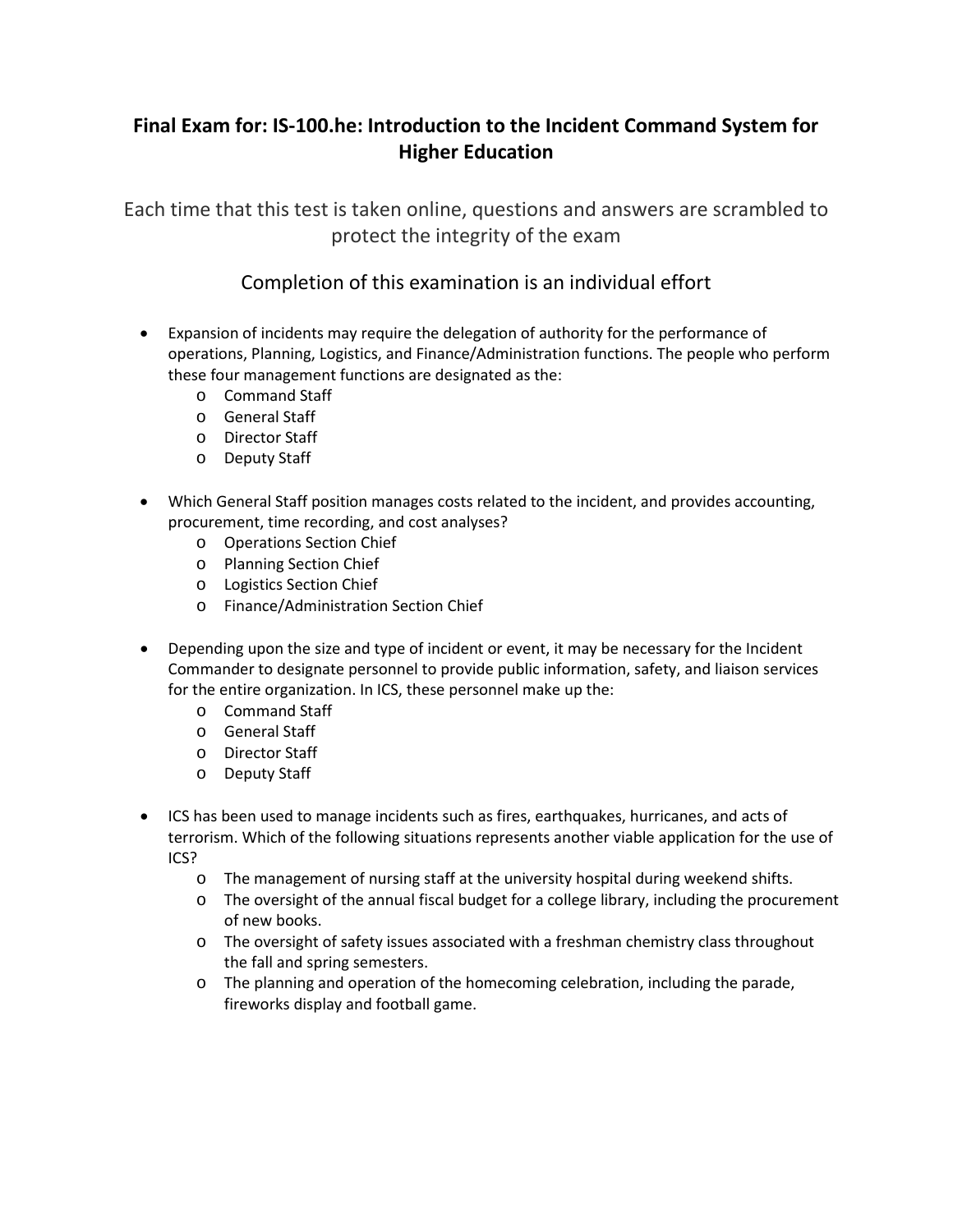- At which incident facility are resources kept to support incident operations if a Base is not accessible to all resources?
	- o Helibase
	- o Staging Area
	- o Camp
	- o Incident Command Post
- Check-in officially logs you in at the incident. The check-in process and information help to: Ensure personnel accountability. Track resources. Prepare personnel for assignments and reassignments. Organize the demobilization process. And
	- o Determine how food and lodging will be provided.
	- o Locate personnel in case of an emergency.
	- o Identify purchasing authority and procedures.
	- o Determine procedures for reimbursing your headquarters.
- Which General Staff position conducts tactical operations, develops the tactical objectives and organization, and directs all tactical resources?
	- o Operations Section Chief
	- o Planning Section Chief
	- o Logistics Section Chief
	- o Finance/Administration Section Chief
- Which position is the only one that is always staffed in ICS applications?
	- o Public Information Officer
	- o Safety Officer
	- o Incident Commander
	- o Operations Section Chief
- The ability to communicate within ICS is absolutely critical. To ensure efficient, clear communication, ICS requires the use of:
	- o Radio Codes
	- o Technical language
	- o Common terminology
	- o Agency-specific codes
- At which incident facility are primary logistics functions coordinated and administered?
	- o Incident Command Post
	- o Staging Area
	- o Camp
	- o Base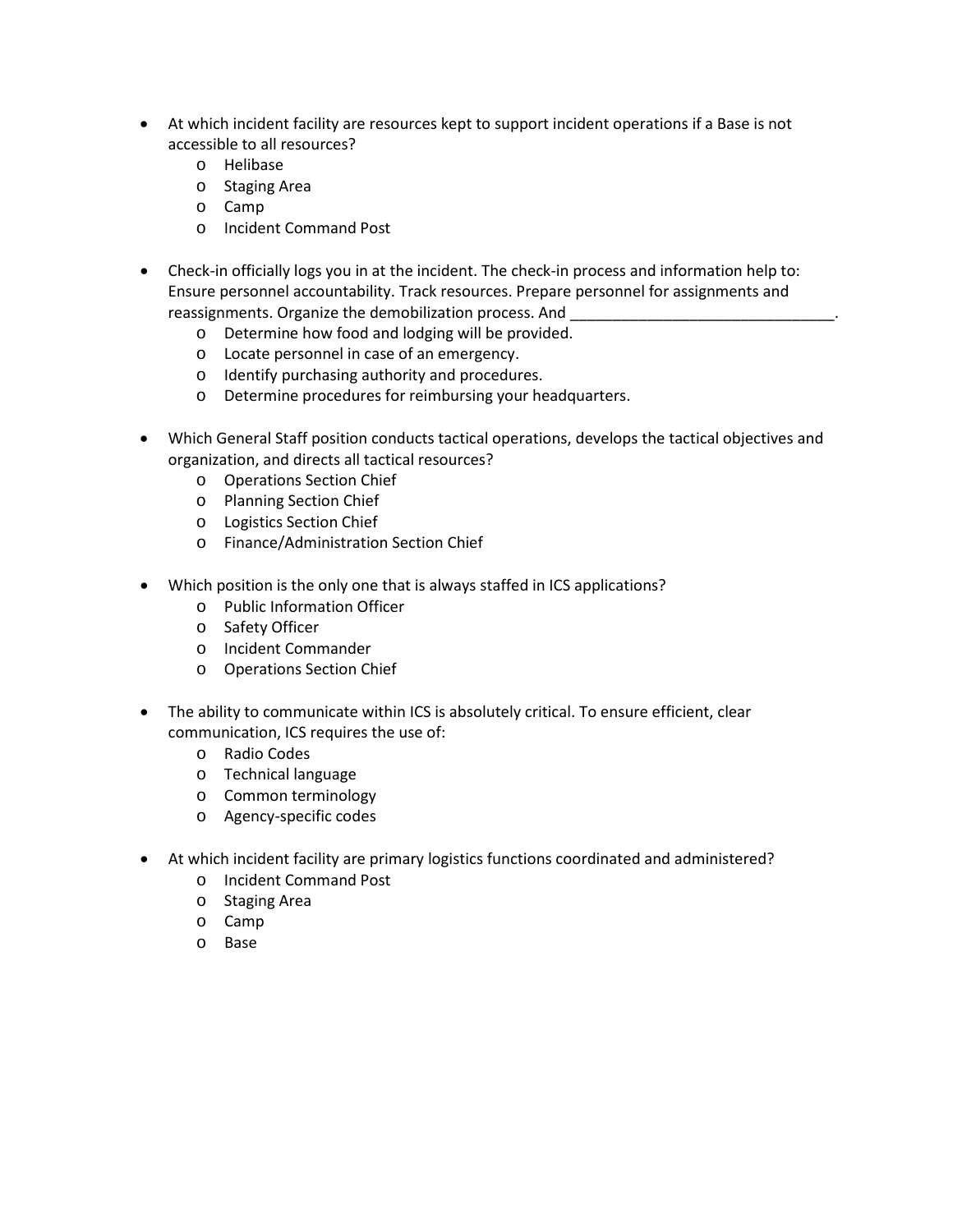- Every incident must have a verbal or written Incident Action Plan. The purpose of this plan is to provide all incident supervisory personnel with direction for:
	- o Monitoring the number of resources that report to any one supervisor.
	- o Obtaining and maintaining essential personnel, equipment, and supplies.
	- o Maintaining documentation and tracking resources assigned to the incident.
	- o Taking actions based on the objectives identified in the plan during the operational period.
- Which of the following would you expect to see in an Incident Action Plan?
	- o Listing of all staff members currently deployed to the incident.
	- o A schematic showing all communication equipment in use at the incident.
	- o Measurable tactical operations to be achieved within the specified period.
	- o Detailed cost estimates for implementing the proposed activities.
- Which Command Staff position serves as the primary contact for supporting agencies assigned to an incident?
	- o Resource Officer
	- o Safety Officer
	- o Liaison Officer
	- o Public Information Officer
- Which General Staff position prepares and documents the Incident Action Plan, collects and evaluates information, maintains resource status, and maintains documentation for incident records?
	- o Operations Section Chief
	- o Planning Section Chief
	- o Logistics Section Chief
	- o Finance/Administration Section Chief
- There is no correlation between the ICS organization and the administrative structure of any single agency or jurisdiction. This is deliberate because:
	- $\circ$  In ICS, the person at the top of the organization can act with less political pressure.
	- o Confusion over different position titles and organizational structures has been a significant stumbling block to effective incident management in the past.
	- o On small incidents and events, one person, the Incident Commander, may accomplish all five management functions.
	- o Every incident or event requires that different management functions be performed.
- After check-in, you should:
	- o Arrange personal items needed for your estimated length of stay.
	- o Report to the command post.
	- o Determine your return mode of transportation.
	- o Locate your incident supervisor and obtain your initial briefing.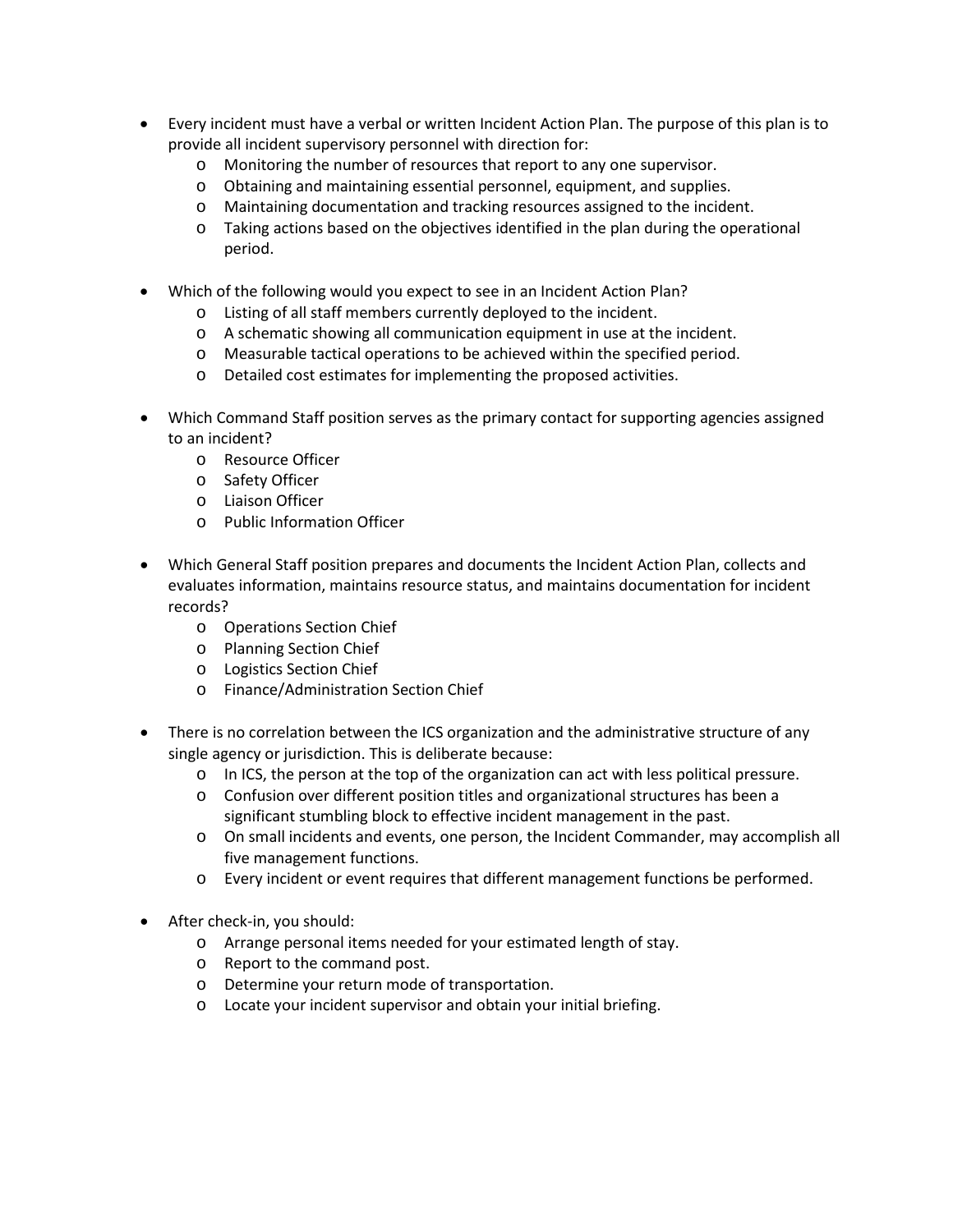- Which Command Staff position monitors safety conditions and develops measures for assuring the safety of all assigned personnel?
	- o Resource Officer
	- o Safety Officer
	- o Liaison Officer
	- o Public Information Officer
- Which incident facility is positioned outside of the present and potential hazard area, but close enough to the incident to maintain command?
	- o Incident Command Post
	- o Staging Area
	- o Camp
	- o Base
- Which incident facility is the location where personnel and equipment are kept while waiting for tactical assignments?
	- o Incident Command Post
	- o Staging Area
	- o Camp
	- o Base
- Which General Staff position is responsible for ensuring that assigned incident personnel are fed and have communications, medical support, and transportation as needed to meet the operational objectives?
	- o Operations Section Chief
	- o Planning Section Chief
	- o Logistics Section Chief
	- o Finance/Administration Section Chief
- A basic ICS principle is that the first Incident Commander is responsible until the:
	- o Authority is delegated to another person.
	- o Event or incident has demobilized.
	- o Next operational period has begun.
	- o Five management functions are activated.
- Designers of the system recognized early that ICS must:

Meet the needs of incidents of any kind or size. Provide logistical and administrative support to ensure that operational staff can meet tactical objectives. Be cost effective by avoiding duplication of efforts and

- o Allow personnel from a variety of agencies to meld rapidly into a common management structure.
- o Compensate for incident response failures likely to result from a lack of resources.
- o Use certified emergency responders to serve as incident commanders and section chiefs.
- o Require that a minimum number of personnel be deployed to perform administrative and logistics functions.